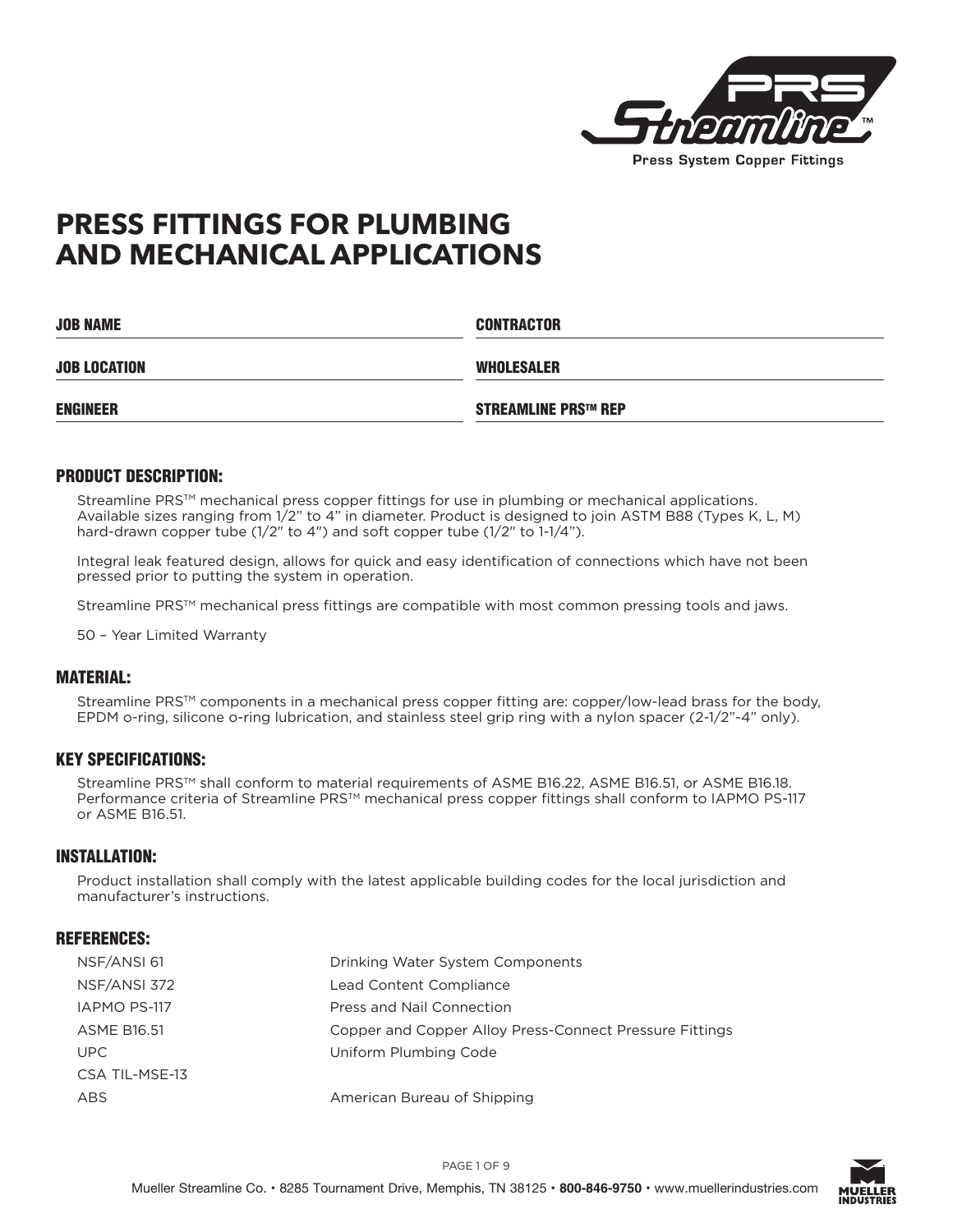

# APPROVED APPLICATIONS FOR 1/2" TO 4" STREAMLINE PRSTM:

| <b>Types of Service</b>               | <b>Comments</b>                                           | <b>Pressure</b>               | <b>Temperature</b>                  | <b>Compatible</b><br>with<br><b>EPDM Seal</b> |
|---------------------------------------|-----------------------------------------------------------|-------------------------------|-------------------------------------|-----------------------------------------------|
| <b>FLUIDS/WATER POTABLE</b>           |                                                           |                               |                                     |                                               |
| Hot and Cold Water                    |                                                           | 200 PSI                       | 32°F to 250°F                       | $\sqrt{ }$                                    |
| Rainwater / Grey Water                |                                                           | 200 PSI                       | -20°F to 250°F                      | $\sqrt{}$                                     |
| Chilled Water                         | Ethylene Glycol / Propylene Glycol                        | 200 PSI                       | -20°F to 250°F                      | $\sqrt{}$                                     |
| <b>Hydronic Heating</b>               | Ethylene Glycol / Propylene Glycol                        | 200 PSI                       | -20°F to 250°F                      | $\sqrt{ }$                                    |
| Cooling Water                         | Up to 50% Ethylene Glycol or<br>Propylene Glycol solution | 200 PSI                       | $-20^{\circ}$ F to 250 $^{\circ}$ F | $\sqrt{}$                                     |
| Low-Pressure Steam                    |                                                           | UP TO 15 PSI                  | 248°F                               | $\sqrt{}$                                     |
| <b>FUEL, OIL AND LUBRICANT</b>        |                                                           |                               |                                     |                                               |
| Ethanol                               | Pure Grain Alcohol                                        | 200 PSI                       |                                     | $\sqrt{ }$                                    |
| <b>GASES</b>                          |                                                           |                               |                                     |                                               |
| Compressed Air                        | Less than $25mg/m3$ oil content                           | 200 PSI                       | Up to 140°F                         | $\sqrt{ }$                                    |
| Oxygen - O <sub>2</sub> (non medical) | Keep oil and fat free/non-liquid O <sub>2</sub>           | 140 PSI                       | Up to 140°F                         | $\sqrt{ }$                                    |
| Nitrogen - N <sub>2</sub>             |                                                           | 200 PSI                       | Up to 140°F                         | $\sqrt{}$                                     |
| Argon                                 | <b>Welding Use</b>                                        | 200 PSI                       | Up to 140°F                         | $\sqrt{}$                                     |
| Hydrogen - H <sub>2</sub>             |                                                           | 125 PSI                       | Up to 140°F                         | $\sqrt{}$                                     |
| Vacuum                                |                                                           | Max 29.2 inches<br>of Mercury | Up to 140°F                         | $\sqrt{}$                                     |
| Carbon Dioxide - CO <sub>2</sub>      | Dry                                                       |                               | Up to 140°F                         | $\sqrt{}$                                     |

### STREAMLINE PRSTM RECOMMENDED PRESSURE TESTING:

Unpressed connections are located by pressurizing the system with air or water. When testing with water the proper pressure range is 15 PSI to 50 PSI maximum. Leak testing with air can be dangerous at high pressures. When testing with compressed air the proper pressure range up to 15 PSI maximum. Following a successful leak test, the system may be pressure tested up to 200 PSI if required by local code requirements or project specifications.

## SPECIFICATION LANGUAGE:

Press Fitting: Shall conform to material requirements of ASME B16.22, ASME B16.51, or ASME B16.18. Performance criteria of mechanical pressed copper fittings shall conform to IAPMO PS-117 or ASME B16.51

- a. Operating pressure: 200 PSI CWP Max
- b. Temperature range: -20°F to 250°F
- c. EPDM sealing element, factory installed

-OR-

Mechanical pressed copper fittings. Jointing piping similar to Mueller Industries Streamline PRS™, Viega ProPress, or approved equal may be used.

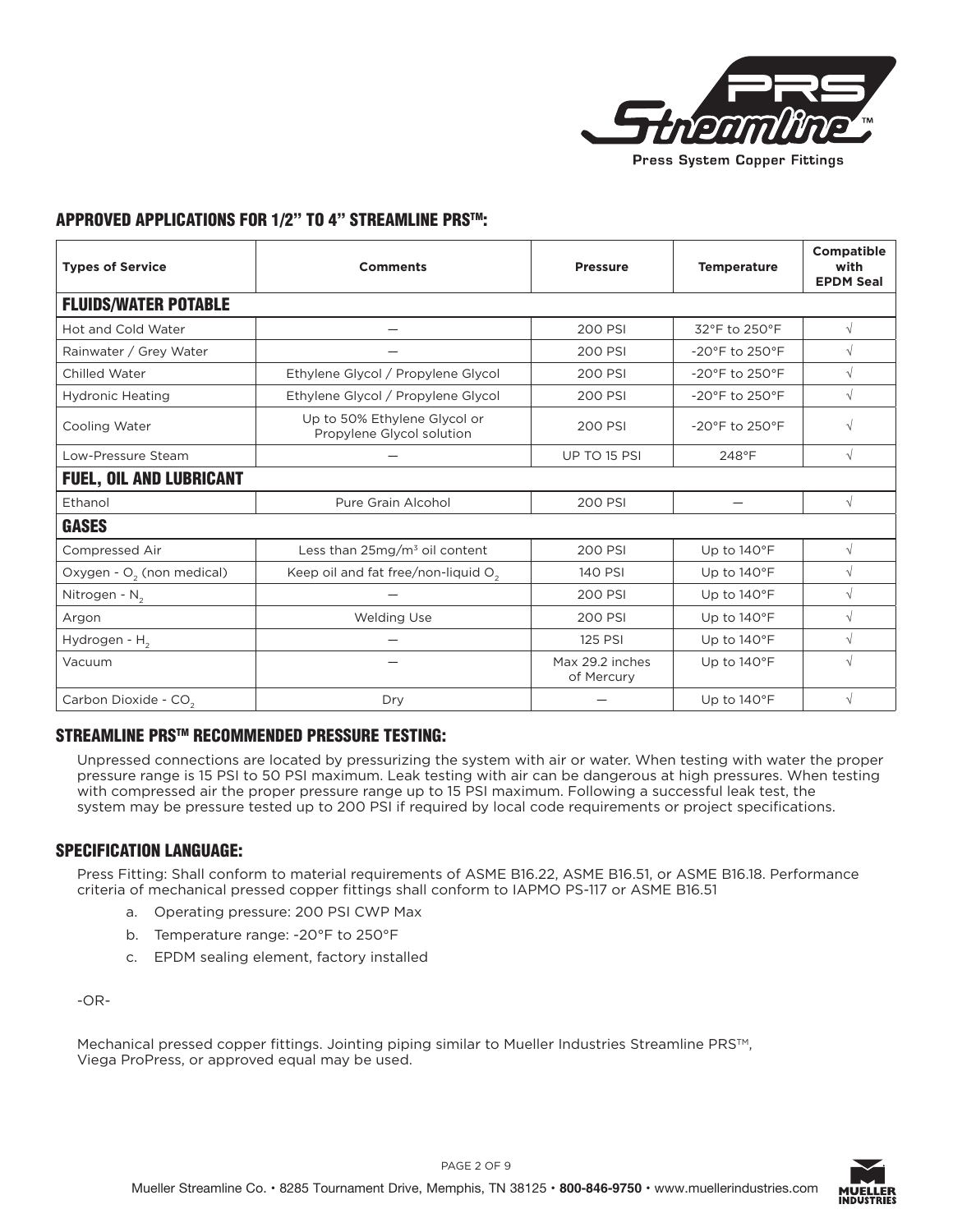

# **Installation Instructions (1/2" - 2")**



| Streamline PRS Fitting Insertion Depth Chart (1/2" - 2") |      |      |      |            |             |             |  |
|----------------------------------------------------------|------|------|------|------------|-------------|-------------|--|
| Tube Size                                                | 1/2" | 3/4" | - 11 | $1 - 1/4"$ | $1 - 1/2"$  | ייר         |  |
| <b>Insertion Depth</b>                                   | 3/4" | 7/8" | 7/8" | 4 "        | $1 - 7/16"$ | $1 - 9/16"$ |  |

Streamline PRS fittings must be connected with approved press tool. Please see specific tool manufacturer for tool instruction.

# **Installation Instructions (2-1/2" - 4")**



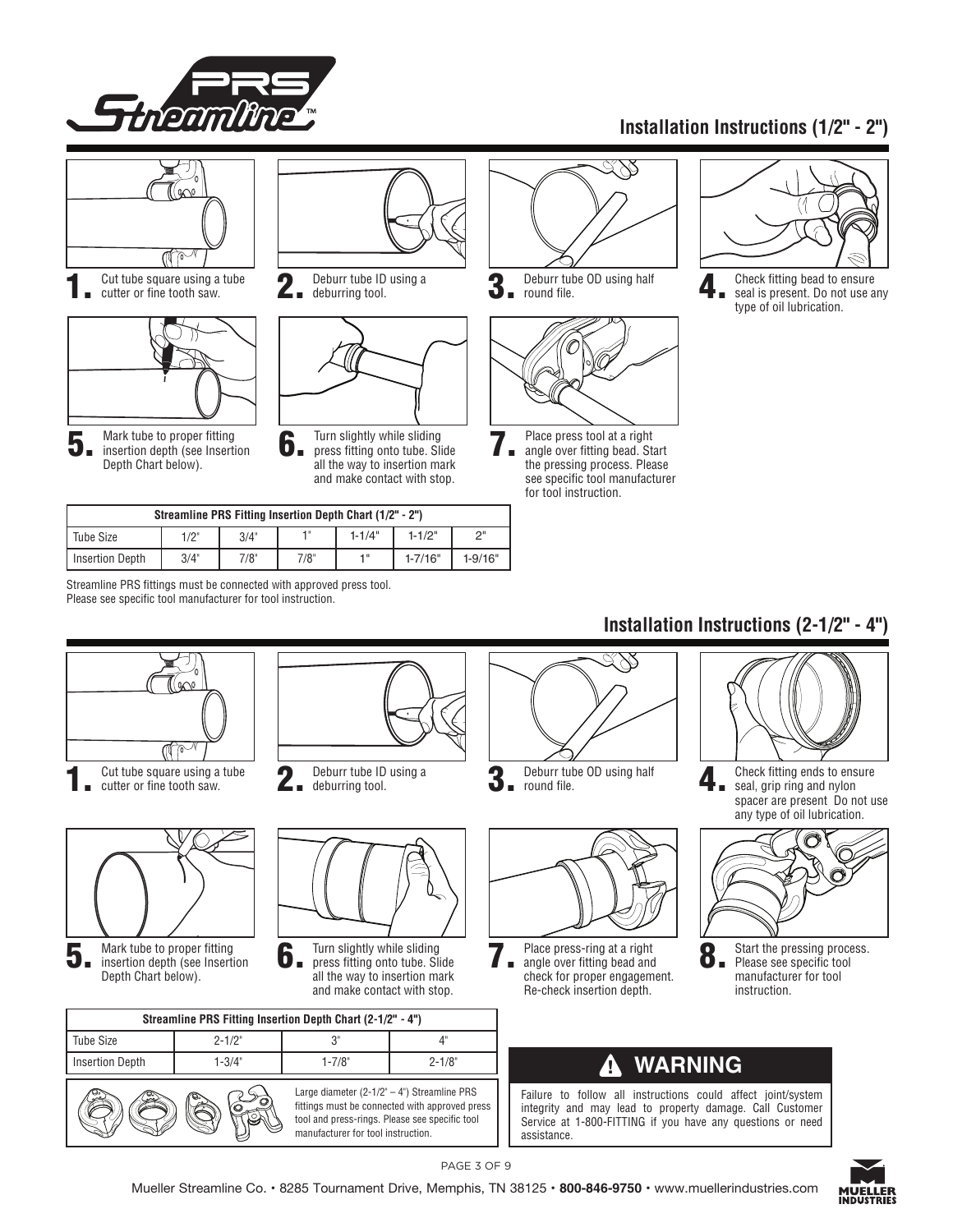

45° ELBOW • SMALL P x P **Item No. Diameter X Wgt. Inner Viega No.** PF 03026 1/2" 0.28 0.10 10 77607 PF 03034 3/4" 0.37 0.15 10 77023 PF 03044 1" 0.45 0.21 5 77028 PF 03050 1-1/4" 0.51 0.28 1 77033 PF 03055 1-1/2" 0.59 0.58 1 77038 PF 03059 2" 0.79 0.82 1 77043 45° ELBOW • LARGE P x P dt -**Item No. Diameter X Wgt. Inner Viega No.** PF 03063 2-1/2" 1.30 1.74 1 20653 PF 03067 3" 1.57 2.27 1 20658 PF 03073 4" 2.07 4.11 1 20663 45° ELBOW • STREET • SMALL FTG x P Z **Item No. Diameter X Z Wgt. Inner Viega No.** PF 03326 1/2" 0.28 1.10 0.09 10 77637 PF 03334 3/4" 0.37 1.32 0.15 10 77053 PF 03344 1" 0.45 1.44 0.20 5 77058 PF 03350 1-1/4" 0.51 1.67 0.28 1 77063 PF 03355 1-1/2" 0.59 2.13 0.56 1 77068 PF 03359 2" 0.79 2.48 0.80 1 77073 45° ELBOW • STREET • LARGE FTG x P Z **Item No. Diameter X Z Wgt. Inner Viega No.**<br>PF 03363 2-1/2" 1.30 3.23 1.57 1 20668 PF 03363 2-1/2" 1.30 3.23 1.57 1 20668 PF 03368 3" 1.57 3.50 2.32 1 20673 PF 03373 4" 2.07 4.59 3.96 1 20678 **90° ELBOW • SHORT RADIUS • SMALL**  $P \times P$  $P$  x P **Item No. Diameter X Wgt. Inner Viega No.** PF 02722 1/2" 0.75 0.12 10 77317 PF 01634 3/4" 0.75 0.18 10 77022 PF 01647 1" 1.22 0.28 5 77027 PF 02084 1-1/4" 1.22 0.35 1 77032 PF 02085 1-1/2" 1.24 0.63 1 77037 PF 02086 2" 2.05 1.07 1 77042 90° ELBOW • LONG RADIUS • SMALL  $P \times P$  $P \times P$ X **Item No. Diameter X Wgt. Inner Viega No.** PF 02722 1/2" 0.75 0.12 10 77317 PF 02734 3/4" 1.30 0.20 10 - 90° ELBOW • LONG RADIUS • LARGE P x P X  $\times$ **Item No. Diameter X Wgt. Inner Viega No.** PF 02082 2-1/2" 2.99 2.10 1 20623 PF 02092 3" 3.58 2.10 1 20628 PF 02095 4" 4.74 5.62 1 20633 90° ELBOW • LONG RADIUS • REDUCING • SMALL  $P \times P$  $P \times P$ X1 **Item No. Diameter X X1 Wgt. Inner Viega No.** PF 02736 3/4" x 1/2" 1.02 1.26 0.19 15 77325 PF 02749 1" x 3/4" 1.30 1.56 0.30 10 77330 90° ELBOW • SHORT RADIUS • STREET • SMALL PXFPT  $P$  x FPT  $\sim$ **Item No. Diameter X Z Wgt. Inner Viega No.** PF 02822 1/2" 0.75 1.57 0.11 10 77347 PF 01654 3/4" 0.75 2.01 0.16 10 77052 PF 02344 1" 1.22 2.28 0.27 5 77057 PF 02384 1-1/4" 1.22 2.84 0.35 1 77062 PF 02385 1-1/2" 1.24 3.52 0.64 1 77067<br>PF 02386 2" 2.05 4.15 1.05 1 77072  $2.05$  4.15 **90° ELBOW • LONG RADIUS • STREET • SMALL FTG x P** FTG  $\times$  P  $\times$ Z **Item No. Diameter X Z Wgt. Inner Viega No.** PF 02822 1/2" 0.75 1.57 0.11 10 77347 PF 02834 3/4" 1.02 2.01 0.19 10 - PF 02847 1" 1.30 2.28 0.27 5 - PF 02350 1-1/4" 1.65 2.83 0.41 1 - PF 02355 1-1/2" 2.01 3.52 0.76 1 - PF 02359 2" 2.52 4.15 1.16 90° ELBOW • LONG RADIUS • STREET • LARGE FTG x P Z  $\times$ **Item No. Diameter X Z Wgt. Inner Viega No.** PF 02363 2-1/2" 2.99 5.00 2.05 1 20638 PF 02368 3" 3.58 5.58 3.04 1 20643 PF 02395 4" 4.74 7.05 5.70 1 20648 90° ELBOW • MALE • SMALL P x MPT L **Item No. Diameter L X Wgt. Inner Viega No.** PF 01506 1/2" 2.82 0.75 0.23 5 - PF 01531 3/4" 3.36 1.02 0.39 5<br>PF 01558 1" 3.76 1.30 0.60 1 PF 01558 1" 3.76 1.30 0.60 1" 3.76 1.30 0.60 1.50 1.51 1.44 1.65 0.81 PF 01593 1-1/4" 4.41 1.65 0.81 1<br>PF 01631 1-1/2" 5.22 2.01 1.42 1 1-1/2" 5.22 2.01 1.42 1 PF 01679 2" 5.98 2.52 2.12 1 -



PF 02747 1 1 PF 02055 1-1/4" 1.65 0.40 1 - PF 02063 1-1/2" 2.01 0.79 1 - PF 02072 2" 2.52 1.21 1 -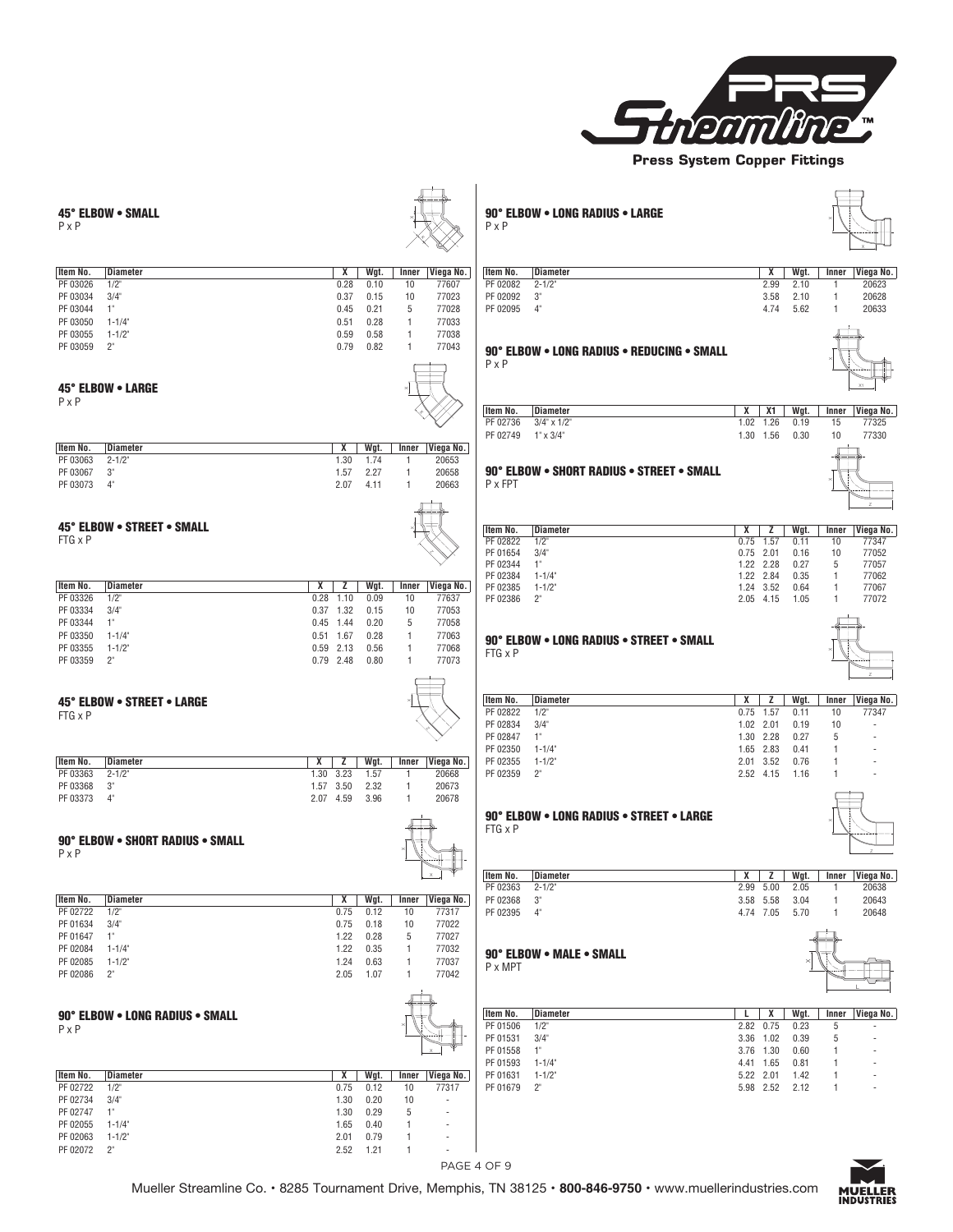

90° ELBOW • FEMALE • SMALL<br>P x FPT **P** x FPT  $\overline{X}$ L **Item No. Diameter L X Wgt. Inner Viega No.** PF 01507 1/2" 2.65 0.75 0.23 5 79525 PF 01532 3/4" 3.24 1.02 0.37 5 79540 PF 01559 1" 3.57 1.30 0.55 1 79550 PF 01594 1-1/4" 4.13 1.65 0.74 1 79560 PF 01632 1-1/2" 4.95 2.01 1.34 1 79565 PF 01680 2" 5.67 2.52 1.98 1 79570 90° ELBOW • DROP EAR • SMALL P x FPT L3 L2 **Item No. Diameter A L L2 L3 Wgt. Inner Viega No.** PF 01508 1/2" 0.88 1.63 0.76 0.75 0.25 5 79190 PF 02581 3/4" 1.09 2.00 1.25 0.87 0.44 5 79195 ADAPTER • FEMALE • SMALL P x FPT A **Item No. Diameter A Wgt. Inner Viega No.** PF 01231 1/2" 0.70 0.10 10 79300 PF 01246 3/4" 0.87 0.17 10 79315 PF 01263 1" 0.89 0.25 10 79330 PF 01271 1-1/4" 0.96 0.35 1 79350 PF 01279 1-1/2" 1.02 0.53 1 79365 PF 01287 2" 1.06 0.78 1 79370 ADAPTER • FEMALE • LARGE P x FPT A **Item No. Diameter A Wgt. Inner Viega No.** PF 01296 2-1/2" 1.30 1.25 1 20819 PF 01297 3" 1.54 1.85 1 20829 ADAPTER • FEMALE • REDUCING • SMALL P x FPT A **Item No. Diameter**<br> **A Wgt. Inner Viega No.**<br> **PF** 01232 1/2" x 3/8"<br> **D.53** 0.07 10 79295 PF 01232 1/2" x 3/8" 0.53 0.07 10 79295 PF 01230 1/2" x 3/4" 0.98 0.15 10 79305 PF 01247 3/4" x 1/2" 0.71 0.17 10 79310 PF 01265 1" x 1/2" 0.73 0.29 10 79320 PF 01264 1" x 3/4" 0.71 0.22 10 79325 PF 01261 1" x 1-1/4" 1.40 0.46 10 79335 PF 01272 1-1/4" x 1" 0.85 0.29 1 79345 PF 01270 1-1/4" x 1-1/2" 1.56 0.62 1 79355 PF 01280 1-1/2" x 1-1/4" 0.94 0.46 1 79360 ADAPTER • FEMALE • STREET • SMALL FTG x FPT A **Item No. Diameter A Wgt. Inner Viega No.** PF 15310 1/2" 1.59 0.09 5 79430 PF 01546 3/4" 1.90 0.15 5 79445 PF 01563 1" 1.96 0.23 1 79450 PF 01571 1-1/4" 2.17 0.32 1 79465 PF 01579 1-1/2" 2.63 0.49 1 79470 PF 01587 2" 2.84 0.75 1 79475 ADAPTER • FEMALE • STREET • REDUCING • SMALL FTG x FPT A **Item No. Diameter A Wgt. Inner Viega No.** PF 01534 1/2" x 3/4" 1.87 0.15 5 79435 PF 01547 3/4" x 1/2" 1.81 0.15 5 79440<br>PF 01564 1" x 3/4" 1.77 0.15 5 -PF 01564 1" x 3/4" ADAPTER • MALE • SMALL P x MPT A **Item No. Diameter A Wgt. Inner Viega No.** PF 01131 1/2" 0.89 0.11 10 79215 PF 01146 3/4" 0.89 0.19 10 79230 PF 01163 1" 1.06 0.28 10 79245 PF 01171 1-1/4" 0.99 0.37 1 79260 PF 01179 1-1/2" 1.19 0.63 1 79275 PF 01187 2" 1.28 0.90 1 79290 ADAPTER • MALE • LARGE P x MPT A **Item No. Diameter A Wgt. Inner Viega No.** PF 01196 2-1/2" 1.97 1.62 1 20823 PF 01199 3" 2.11 2.23 1 20828 PF 01150 4" 2.32 3.83 1 20838 ADAPTER • MALE • REDUCING • SMALL P x MPT A **Item No. Diameter A Wgt. Inner Viega No.** PF 01132 1/2" x 3/8" 0.71 0.09 10 79210 PF 01130 1/2" x 3/4" 0.97 0.19 10 79220 PF 01147 3/4" x 1/2" 0.90 0.17 10 79225 PF 01145 3/4" x 1" 1.20 0.30 10 79235 PF 01164 1" x 3/4" 0.92 0.24 10 79240 PF 01162 1" x 1-1/4" 1.23 0.45 10 79250 PF 01172 1-1/4" x 1" 1.10 0.35 1 79255 PF 01170 1-1/4" x 1-1/2" 1.30 0.59 1 79265



PF 01180 1-1/2" x 1-1/4" 1.19 0.59 1 79270<br>
PF 01178 1-1/2" x 2" 1.75 1.01 1 79280 PF 01178 1-1/2" x 2" 1.75 1.01 1 79280 PF 01188 2" x 1-1/2" 1.42 0.92 1 79285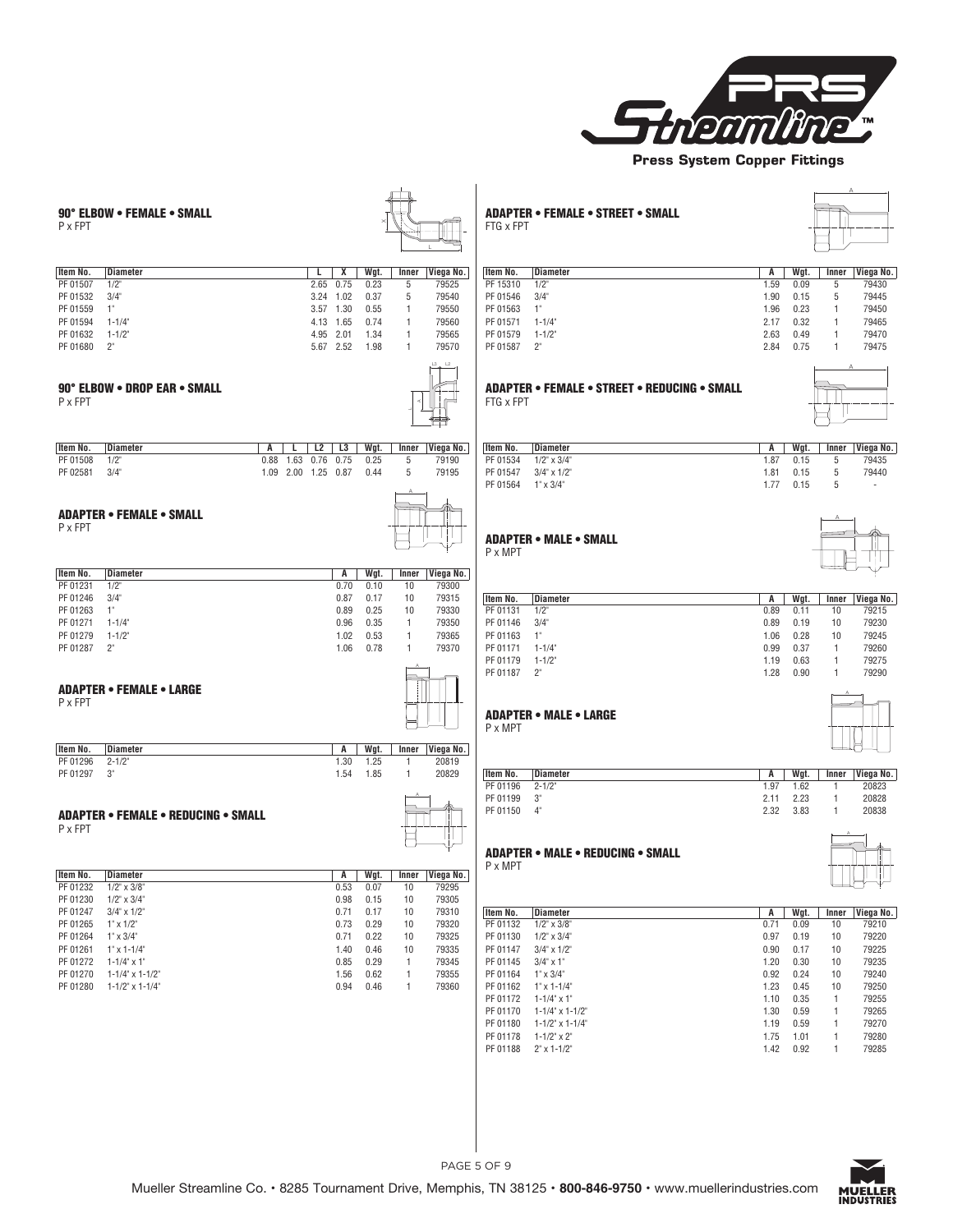

| <b>ADAPTER • MALE • STREET • SMALL</b>                                                                                                                                                                                                                                                                                                                                                                    | <b>COUPLING • NO STOP • SMALL</b>                                                                                                                                                                                                                                                                                                                                                                                                            |
|-----------------------------------------------------------------------------------------------------------------------------------------------------------------------------------------------------------------------------------------------------------------------------------------------------------------------------------------------------------------------------------------------------------|----------------------------------------------------------------------------------------------------------------------------------------------------------------------------------------------------------------------------------------------------------------------------------------------------------------------------------------------------------------------------------------------------------------------------------------------|
| FTG x MPT                                                                                                                                                                                                                                                                                                                                                                                                 | $P \times P$                                                                                                                                                                                                                                                                                                                                                                                                                                 |
| Diameter                                                                                                                                                                                                                                                                                                                                                                                                  | Item No.                                                                                                                                                                                                                                                                                                                                                                                                                                     |
| A                                                                                                                                                                                                                                                                                                                                                                                                         | Diameter                                                                                                                                                                                                                                                                                                                                                                                                                                     |
| Wgt.                                                                                                                                                                                                                                                                                                                                                                                                      | Wgt.                                                                                                                                                                                                                                                                                                                                                                                                                                         |
| Viega No.                                                                                                                                                                                                                                                                                                                                                                                                 | Viega No.                                                                                                                                                                                                                                                                                                                                                                                                                                    |
| ltem No.                                                                                                                                                                                                                                                                                                                                                                                                  | A                                                                                                                                                                                                                                                                                                                                                                                                                                            |
| Inner                                                                                                                                                                                                                                                                                                                                                                                                     | Inner                                                                                                                                                                                                                                                                                                                                                                                                                                        |
| PF 01431                                                                                                                                                                                                                                                                                                                                                                                                  | PF 01903                                                                                                                                                                                                                                                                                                                                                                                                                                     |
| $1/2$ "                                                                                                                                                                                                                                                                                                                                                                                                   | $1/2$ "                                                                                                                                                                                                                                                                                                                                                                                                                                      |
| 1.75                                                                                                                                                                                                                                                                                                                                                                                                      | 1.50                                                                                                                                                                                                                                                                                                                                                                                                                                         |
| 0.10                                                                                                                                                                                                                                                                                                                                                                                                      | 0.08                                                                                                                                                                                                                                                                                                                                                                                                                                         |
| 5                                                                                                                                                                                                                                                                                                                                                                                                         | 10                                                                                                                                                                                                                                                                                                                                                                                                                                           |
| 79380                                                                                                                                                                                                                                                                                                                                                                                                     | 78172                                                                                                                                                                                                                                                                                                                                                                                                                                        |
| 5                                                                                                                                                                                                                                                                                                                                                                                                         | PF 01905                                                                                                                                                                                                                                                                                                                                                                                                                                     |
| 3/4"                                                                                                                                                                                                                                                                                                                                                                                                      | 3/4"                                                                                                                                                                                                                                                                                                                                                                                                                                         |
| 2.02                                                                                                                                                                                                                                                                                                                                                                                                      | 0.13                                                                                                                                                                                                                                                                                                                                                                                                                                         |
| 0.17                                                                                                                                                                                                                                                                                                                                                                                                      | 10                                                                                                                                                                                                                                                                                                                                                                                                                                           |
| 79395                                                                                                                                                                                                                                                                                                                                                                                                     | 78177                                                                                                                                                                                                                                                                                                                                                                                                                                        |
| PF 01446                                                                                                                                                                                                                                                                                                                                                                                                  | 1.81                                                                                                                                                                                                                                                                                                                                                                                                                                         |
| PF 01463                                                                                                                                                                                                                                                                                                                                                                                                  | PF 01906                                                                                                                                                                                                                                                                                                                                                                                                                                     |
| $1^{\circ}$                                                                                                                                                                                                                                                                                                                                                                                               | $1^{\circ}$                                                                                                                                                                                                                                                                                                                                                                                                                                  |
| 2.15                                                                                                                                                                                                                                                                                                                                                                                                      | 5                                                                                                                                                                                                                                                                                                                                                                                                                                            |
| 0.27                                                                                                                                                                                                                                                                                                                                                                                                      | 78182                                                                                                                                                                                                                                                                                                                                                                                                                                        |
| 5                                                                                                                                                                                                                                                                                                                                                                                                         | 1.81                                                                                                                                                                                                                                                                                                                                                                                                                                         |
| 79405                                                                                                                                                                                                                                                                                                                                                                                                     | 0.16                                                                                                                                                                                                                                                                                                                                                                                                                                         |
| PF 01471                                                                                                                                                                                                                                                                                                                                                                                                  | PF 01907                                                                                                                                                                                                                                                                                                                                                                                                                                     |
| $1 - 1/4$ "                                                                                                                                                                                                                                                                                                                                                                                               | $1 - 1/4$                                                                                                                                                                                                                                                                                                                                                                                                                                    |
| 2.44                                                                                                                                                                                                                                                                                                                                                                                                      | 2.05                                                                                                                                                                                                                                                                                                                                                                                                                                         |
| 0.41                                                                                                                                                                                                                                                                                                                                                                                                      | 0.22                                                                                                                                                                                                                                                                                                                                                                                                                                         |
| 1                                                                                                                                                                                                                                                                                                                                                                                                         | 78187                                                                                                                                                                                                                                                                                                                                                                                                                                        |
| 79410                                                                                                                                                                                                                                                                                                                                                                                                     | 1                                                                                                                                                                                                                                                                                                                                                                                                                                            |
| PF 01479                                                                                                                                                                                                                                                                                                                                                                                                  | $1 - 1/2"$                                                                                                                                                                                                                                                                                                                                                                                                                                   |
| $1 - 1/2"$                                                                                                                                                                                                                                                                                                                                                                                                | 0.46                                                                                                                                                                                                                                                                                                                                                                                                                                         |
| 2.90                                                                                                                                                                                                                                                                                                                                                                                                      | 78192                                                                                                                                                                                                                                                                                                                                                                                                                                        |
| 0.59                                                                                                                                                                                                                                                                                                                                                                                                      | PF 01908                                                                                                                                                                                                                                                                                                                                                                                                                                     |
| 79415                                                                                                                                                                                                                                                                                                                                                                                                     | 2.83                                                                                                                                                                                                                                                                                                                                                                                                                                         |
| $\mathbf{1}$                                                                                                                                                                                                                                                                                                                                                                                              | $\mathbf{1}$                                                                                                                                                                                                                                                                                                                                                                                                                                 |
| PF 01487                                                                                                                                                                                                                                                                                                                                                                                                  | PF 01909                                                                                                                                                                                                                                                                                                                                                                                                                                     |
| $2^{\circ}$                                                                                                                                                                                                                                                                                                                                                                                               | $2^{\circ}$                                                                                                                                                                                                                                                                                                                                                                                                                                  |
| 0.89                                                                                                                                                                                                                                                                                                                                                                                                      | 78197                                                                                                                                                                                                                                                                                                                                                                                                                                        |
| 79420                                                                                                                                                                                                                                                                                                                                                                                                     | 3.15                                                                                                                                                                                                                                                                                                                                                                                                                                         |
| 3.15                                                                                                                                                                                                                                                                                                                                                                                                      | 0.61                                                                                                                                                                                                                                                                                                                                                                                                                                         |
| 1                                                                                                                                                                                                                                                                                                                                                                                                         | $\mathbf{1}$                                                                                                                                                                                                                                                                                                                                                                                                                                 |
| <b>ADAPTER • MALE • STREET • REDUCING • SMALL</b>                                                                                                                                                                                                                                                                                                                                                         | <b>COUPLING . NO STOP . LARGE</b>                                                                                                                                                                                                                                                                                                                                                                                                            |
| FTG x MPT                                                                                                                                                                                                                                                                                                                                                                                                 | $P \times P$                                                                                                                                                                                                                                                                                                                                                                                                                                 |
| Item No.<br>Diameter<br>А<br>Wgt.<br>Inner<br>Viega No.<br>$1/2$ " x $3/4$ "<br>2.05<br>0.18<br>5<br>79385<br>PF 01434<br>5<br>$3/4$ " x $1/2$ "<br>1.95<br>0.16<br>79390<br>PF 01447<br>PF 01464 1" x 3/4"<br>2.03<br>0.20<br>5<br>79400                                                                                                                                                                 | Item No.<br>Diameter<br>A<br>Wgt.<br>Viega No.<br>Inner<br>3.54<br>PF 01910<br>$2 - 1/2"$<br>1.09<br>20743<br>-1<br>PF 01911<br>$3^{\circ}$<br>3.86<br>$\mathbf{1}$<br>20748<br>1.45<br>PF 01913<br>$4^{\circ}$<br>4.49<br>2.43<br>$\mathbf{1}$<br>20753                                                                                                                                                                                     |
| <b>CAP • SMALL</b>                                                                                                                                                                                                                                                                                                                                                                                        | <b>COUPLING . NO STOP . EXTENDED . SMALL</b>                                                                                                                                                                                                                                                                                                                                                                                                 |
| P                                                                                                                                                                                                                                                                                                                                                                                                         | $P \times P$                                                                                                                                                                                                                                                                                                                                                                                                                                 |
| Viega No.<br>ltem No.<br>Diameter<br>X<br>Wgt.<br>Inner<br>PF 07007<br>0.10<br>0.05<br>77712<br>1/2"<br>10<br>PF 07009<br>3/4"<br>0.08<br>10<br>77717<br>0.11<br>PF 07011<br>$1^{\circ}$<br>0.10<br>5<br>77722<br>0.11<br>77727<br>PF 07012<br>0.15<br>1-1/4"<br>0.11<br>$\mathbf{1}$<br>PF 07013 1-1/2"<br>0.12<br>0.28<br>77732<br>$\mathbf{1}$<br>PF 07014 2"<br>0.13<br>0.41<br>$\mathbf{1}$<br>77737 | Wgt.<br>Viega No.<br>Item No.<br>Diameter<br>A<br>Inner<br>PF 01950<br>$1/2$ "<br>2.95<br>0.13<br>5<br>79005<br>PF 01952<br>3/4"<br>3.41<br>0.20<br>5<br>79010<br>PF 01955<br>$1^{\circ}$<br>3.94<br>0.30<br>5<br>79015<br>79020<br>PF 01956<br>0.38<br>$1 - 1/4$<br>4.13<br>1<br>PF 01957<br>$1 - 1/2$<br>4.72<br>0.70<br>$\mathbf{1}$<br>79025<br>$2^{\circ}$<br>0.95<br>PF 01958<br>5.31<br>$\mathbf{1}$<br>79030                         |
| <b>CAP . LARGE</b>                                                                                                                                                                                                                                                                                                                                                                                        | <b>COUPLING • STAKED STOP • SMALL</b>                                                                                                                                                                                                                                                                                                                                                                                                        |
| P                                                                                                                                                                                                                                                                                                                                                                                                         | $P \times P$                                                                                                                                                                                                                                                                                                                                                                                                                                 |
| Item No.<br><b>Diameter</b><br>Х<br>Wgt.<br>Viega No.<br>Inner<br>0.33<br>PF 07015<br>$2 - 1/2"$<br>0.68<br>$\mathbf{1}$<br>20833<br>PF 07016<br>$3^{\circ}$<br>0.33<br>0.97<br>$\mathbf{1}$<br>20843<br>PF 07018<br>$4^{\circ}$<br>0.39<br>1.68<br>$\mathbf{1}$<br>20848<br><b>COUPLING . CROSS OVER . SMALL</b><br>$P \times P$                                                                         | Item No.<br><b>Diameter</b><br>X<br>Wgt.<br>Viega No.<br>Inner<br>0.08<br>PF 10145<br>$1/2$ "<br>0.08<br>10<br>78047<br>PF 10146<br>3/4"<br>0.08<br>0.13<br>10<br>78052<br>PF 10147<br>$1^{\circ}$<br>0.08<br>0.16<br>5<br>78057<br>78062<br>PF 10148<br>$1 - 1/4$ "<br>0.08<br>0.22<br>$\overline{1}$<br>PF 10149<br>$1 - 1/2$<br>0.08<br>0.46<br>$\mathbf{1}$<br>78067<br>$2^{\circ}$<br>78072<br>PF 10150<br>0.08<br>0.61<br>$\mathbf{1}$ |
| Item No.<br><b>Diameter</b><br>н<br>Wgt.<br>Viega No.<br>L<br>Inner<br>PF 02535<br>$1/2$ "<br>0.94 3.33<br>0.21<br>77742<br>10<br>PF 02583<br>3/4"<br>77747<br>1.28 4.84<br>0.39<br>10<br><b>COUPLING . CROSS OVER . STREET . SMALL</b><br>FTG x P                                                                                                                                                        | <b>COUPLING . STAKED STOP . LARGE</b><br>$P \times P$<br><b>Diameter</b><br>X<br>Wgt.<br>Inner<br>Viega No.<br>Item No.<br>PF 10151<br>$2 - 1/2"$<br>0.16<br>20728<br>1.09<br>-1<br>3 <sup>°</sup><br>20733<br>PF 10152<br>1.45<br>0.16<br>$\mathbf{1}$<br>$4^{\circ}$<br>PF 10154<br>2.43<br>$\mathbf{1}$<br>20738<br>0.16                                                                                                                  |
| Viega No.<br>ltem No.<br>Diameter<br>A<br>н<br>Wgt.<br>Inner<br>PF 12535<br>1/2"<br>3.78 0.94<br>0.15<br>10<br>PF 12583<br>3/4"<br>5.31 1.28<br>0.31<br>10                                                                                                                                                                                                                                                |                                                                                                                                                                                                                                                                                                                                                                                                                                              |

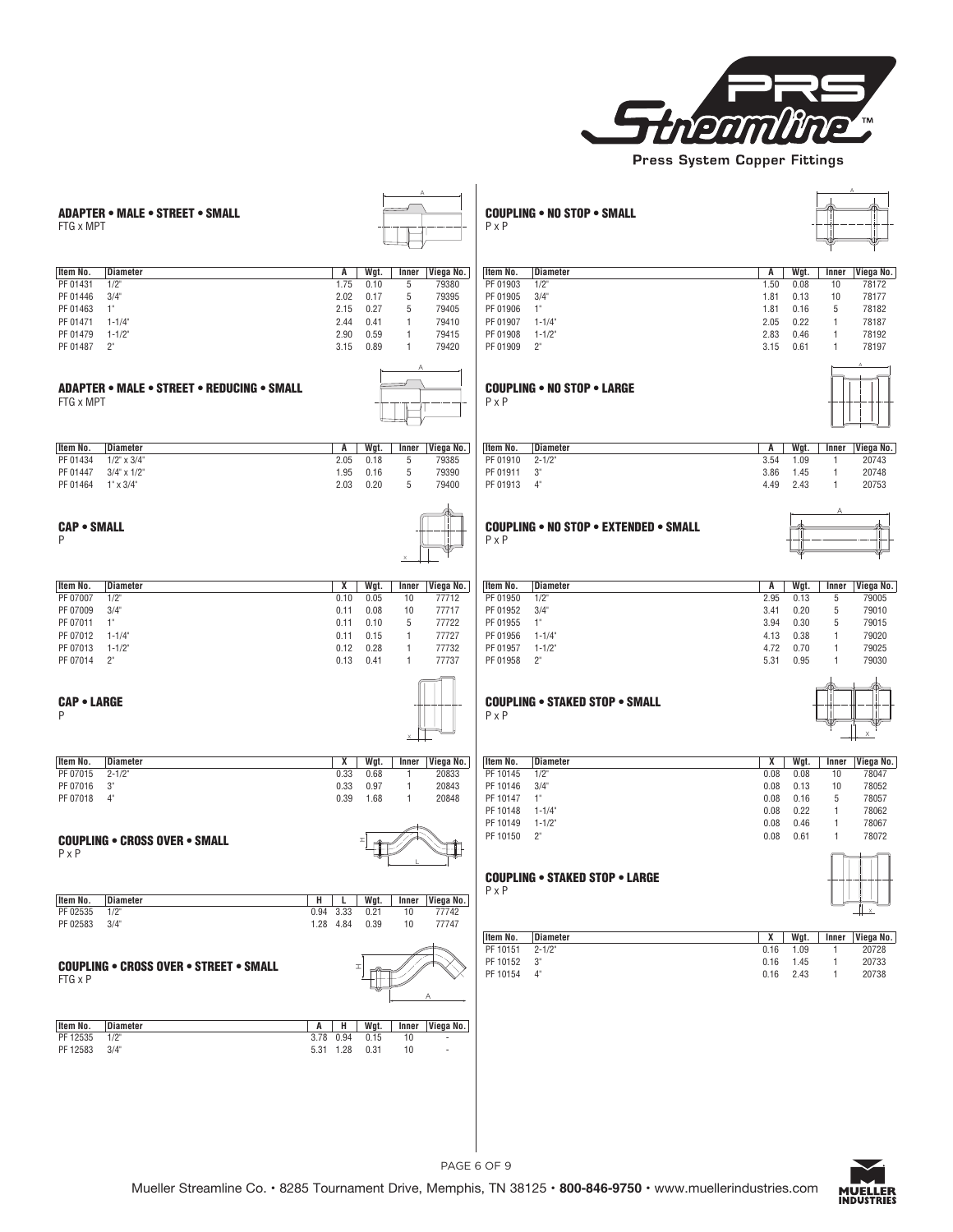

| <b>COUPLING • REDUCING • SMALL</b><br>$P \times P$                                                                                                                                                                                                                                                                                                                                                                                                                                                                                                  |                                                                                                                                                                                                                                                                                                                                                                                                                                                                                                                                       | <b>FITTING REDUCER • LARGE</b><br>FTG x P                                                                                                                                                                                                                                                                                                                                                                                               |                                                                                                                                                                                                                                                                                                                                                                                                                                      |
|-----------------------------------------------------------------------------------------------------------------------------------------------------------------------------------------------------------------------------------------------------------------------------------------------------------------------------------------------------------------------------------------------------------------------------------------------------------------------------------------------------------------------------------------------------|---------------------------------------------------------------------------------------------------------------------------------------------------------------------------------------------------------------------------------------------------------------------------------------------------------------------------------------------------------------------------------------------------------------------------------------------------------------------------------------------------------------------------------------|-----------------------------------------------------------------------------------------------------------------------------------------------------------------------------------------------------------------------------------------------------------------------------------------------------------------------------------------------------------------------------------------------------------------------------------------|--------------------------------------------------------------------------------------------------------------------------------------------------------------------------------------------------------------------------------------------------------------------------------------------------------------------------------------------------------------------------------------------------------------------------------------|
| Item No.<br><b>Diameter</b><br>PF 01036<br>$3/4$ " x $1/2$ "<br>PF 01051<br>$1^{\circ} \times 1/2^{\circ}$<br>PF 01049<br>$1^* \times 3/4^*$<br>PF 01060<br>$1 - 1/4$ " x $1/2$ "<br>PF 01058<br>$1 - 1/4$ " $\times$ 3/4"<br>PF 01056<br>$1 - 1/4$ " x 1"<br>PF 01069<br>$1 - 1/2$ " x $1/2$ "<br>PF 01067<br>$1 - 1/2$ " x $3/4$ "<br>PF 01065<br>$1 - 1/2$ " x 1"<br>PF 01064<br>1-1/2" x 1-1/4"<br>PF 01079<br>$2" \times 1/2"$<br>PF 01077<br>$2" \times 3/4"$                                                                                 | X<br>Wgt.<br>Inner<br>Viega No.<br>0.33<br>0.12<br>10<br>78147<br>0.53<br>0.16<br>10<br>15603<br>0.30<br>0.18<br>10<br>78152<br>0.71<br>0.21<br>1<br>$\sim$<br>0.51<br>0.24<br>15593<br>$\mathbf{1}$<br>0.23<br>0.31<br>78157<br>$\mathbf{1}$<br>0.91<br>0.37<br>$\sim$<br>1<br>0.69<br>0.39<br>$\mathbf{1}$<br>18473<br>0.49<br>0.38<br>15588<br>$\mathbf{1}$<br>0.37<br>0.39<br>$\mathbf{1}$<br>78162<br>1.28<br>0.55<br>$\mathbf{1}$<br>$\sim$<br>1.10<br>0.55<br>$\mathbf{1}$<br>18468                                            | Item No.<br><b>Diameter</b><br>PF 01370<br>$2 - 1/2" \times 1"$<br>PF 01369<br>2-1/2" x 1-1/4"<br>PF 01368<br>2-1/2" x 1-1/2"<br>$2 - 1/2" \times 2"$<br>PF 01367<br>PF 01379<br>$3" \times 1 - 1/4"$<br>PF 01378<br>$3" \times 1 - 1/2"$<br>PF 01377<br>$3" \times 2"$<br>PF 01376<br>$3" \times 2 - 1/2"$<br>PF 01389<br>$4" \times 2"$<br>PF 01388<br>$4^{\circ} \times 2 - 1/2^{\circ}$<br>PF 01387<br>$4^{\circ} \times 3^{\circ}$ | X<br>Wgt.<br>Inner<br>Viega No.<br>1.36<br>0.80<br>20814<br>1<br>1.52<br>0.80<br>$\overline{1}$<br>20815<br>1.32<br>0.88<br>$\mathbf{1}$<br>20813<br>0.94<br>0.90<br>20758<br>1<br>1.91<br>1.11<br>20817<br>$\mathbf{1}$<br>1.71<br>1.21<br>1<br>20818<br>1.32<br>1.21<br>20763<br>$\mathbf{1}$<br>0.98<br>1.38<br>1<br>20768<br>2.11<br>2.33<br>20773<br>$\overline{1}$<br>1.75<br>2.44<br>1<br>20778<br>2.52<br>20783<br>1.42<br>1 |
| PF 01075<br>$2^{\circ} \times 1^{\circ}$<br>PF 01074<br>$2" \times 1 - 1/4"$<br>PF 01073<br>$2" \times 1 - 1/2"$<br><b>COUPLING . REDUCING . LARGE</b>                                                                                                                                                                                                                                                                                                                                                                                              | 0.81<br>15608<br>0.47<br>$\mathbf{1}$<br>0.73<br>0.55<br>22328<br>$\mathbf{1}$<br>0.51<br>0.64<br>78167<br>1                                                                                                                                                                                                                                                                                                                                                                                                                          | <b>TEE • SMALL</b><br>$P \times P \times P$                                                                                                                                                                                                                                                                                                                                                                                             |                                                                                                                                                                                                                                                                                                                                                                                                                                      |
| $P \times P$<br><b>Diameter</b><br>Item No.<br>PF 01086<br>$2 - 1/2" \times 1"$<br>PF 01085<br>2-1/2" x 1-1/4"<br>2-1/2" x 1-1/2"<br>PF 01084<br>PF 01083<br>$2 - 1/2" \times 2"$<br>PF 01095<br>$3" \times 1 - 1/2"$<br>PF 01094<br>$3" \times 2"$<br>PF 01093<br>$3" \times 2 - 1/2"$<br>PF 10111<br>$4" \times 2"$<br>PF 10110<br>$4" \times 2 - 1/2"$<br>PF 10109<br>$4^{\circ} \times 3^{\circ}$                                                                                                                                               | X<br>Wgt.<br>Viega No.<br>Inner<br>1.54<br>0.99<br>20685<br>$\mathbf{1}$<br>1.65<br>1.00<br>$\mathbf{1}$<br>20690<br>1.50<br>1.09<br>$\mathbf{1}$<br>20695<br>1.16<br>20700<br>1.12<br>$\mathbf{1}$<br>1.57<br>1.83<br>$\mathbf{1}$<br>20705<br>1.50<br>1.58<br>20710<br>$\mathbf{1}$<br>1.73<br>20715<br>1.14<br>$\mathbf{1}$<br>2.24<br>2.47<br>$\mathbf{1}$<br>20720<br>1.93<br>2.67<br>$\mathbf{1}$<br>20725<br>2.79<br>20730<br>1.54<br>$\mathbf{1}$                                                                             | Item No.<br><b>Diameter</b><br>PF 04006<br>$1/2$ "<br>PF 04031<br>3/4"<br>PF 04048<br>$1^{\circ}$<br>PF 04068<br>$1 - 1/4$<br>PF 04084<br>$1 - 1/2$<br>PF 40102 2"<br><b>TEE • LARGE</b><br>$P \times P \times P$<br>Item No.<br>Diameter                                                                                                                                                                                               | $\overline{\mathbf{x}}$<br>Y<br>Wgt.<br>Inner<br>Viega No.<br>0.67<br>0.49<br>0.21<br>77377<br>10<br>0.81<br>0.55<br>10<br>0.35<br>77387<br>0.79<br>5<br>0.89<br>0.51<br>77412<br>0.96<br>0.83<br>77442<br>0.66<br>1<br>1.10<br>1.10<br>1.22<br>1<br>77457<br>1.30 1.34<br>1.73<br>$\mathbf{1}$<br>77477<br>X<br>Y<br>Wgt.<br>Inner<br>Viega No.                                                                                     |
| <b>FITTING REDUCER • SMALL</b><br>FTG x P                                                                                                                                                                                                                                                                                                                                                                                                                                                                                                           |                                                                                                                                                                                                                                                                                                                                                                                                                                                                                                                                       | PF 40123<br>$2 - 1/2$<br>PF 40152<br>$3^{\circ}$<br>PF 40200<br>$4^{\circ}$                                                                                                                                                                                                                                                                                                                                                             | 1.73<br>1.81<br>2.13<br>1<br>20683<br>2.01<br>2.11<br>3.01<br>$\overline{1}$<br>20693<br>2.58 2.68<br>5.48<br>$\mathbf{1}$<br>20708                                                                                                                                                                                                                                                                                                  |
| Item No.<br><b>Diameter</b><br>PF 01326<br>$3/4$ " x $1/2$ "<br>PF 01339<br>$1" \times 1/2"$<br>PF 01337<br>$1" \times 3/4"$<br>PF 01347<br>$1 - 1/4$ " x $1/2$ "<br>PF 01345<br>$1 - 1/4$ " x $3/4$ "<br>PF 01343<br>$1 - 1/4$ " x 1"<br>PF 01355<br>$1 - 1/2$ " x $1/2$ "<br>PF 01353<br>$1 - 1/2$ " x $3/4$ "<br>PF 01351<br>$1 - 1/2$ " x 1"<br>PF 01350<br>$1 - 1/2$ " x $1 - 1/4$ "<br>PF 01364<br>$2" \times 1/2"$<br>PF 01362<br>$2" \times 3/4"$<br>PF 01360<br>$2" \times 1"$<br>PF 01359<br>$2" \times 1 - 1/4"$<br>PF 01358 2" x 1-1/2" | X<br>Wqt.<br>Inner   Viega No.<br>0.20<br>78077<br>0.11<br>10<br>0.41<br>0.13<br>10<br>78082<br>0.24<br>78087<br>0.15<br>10<br>0.59<br>0.17<br>5<br>22333<br>0.20<br>78092<br>0.47<br>5<br>0.24<br>0.19<br>5<br>78097<br>5<br>0.79<br>0.27<br>79850<br>0.28<br>0.61<br>14543<br>1<br>0.43<br>0.30<br>$\mathbf{1}$<br>78102<br>0.26<br>0.29<br>78107<br>1<br>0.45<br>79855<br>1.16<br>1<br>0.97<br>0.46<br>79860<br>1<br>0.79<br>0.46<br>78112<br>-1<br>0.61<br>0.46<br>$\mathbf{1}$<br>78117<br>0.55<br>0.43<br>$\mathbf{1}$<br>78122 |                                                                                                                                                                                                                                                                                                                                                                                                                                         |                                                                                                                                                                                                                                                                                                                                                                                                                                      |

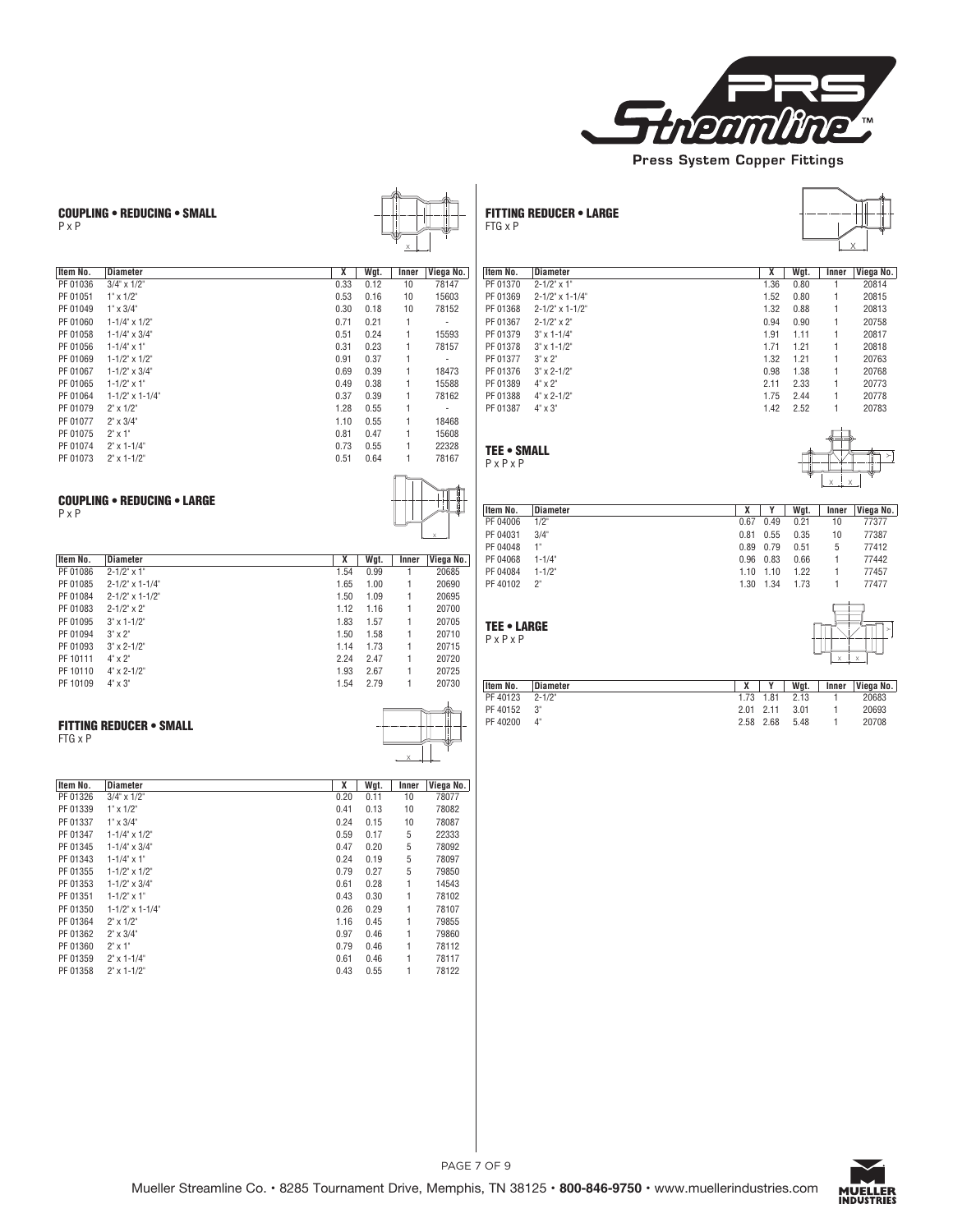

TEE • REDUCING • SMALL P x P x P



TEE • REDUCING • LARGE P x P x P



| Item No. | <b>Diameter</b>                         | Χ    | X1   | Y    | Wgt. | Inner        | Viega No. |
|----------|-----------------------------------------|------|------|------|------|--------------|-----------|
| PF 04047 | 1/2" x 1/2" x 3/4"                      | 0.83 | 0.83 | 0.55 | 0.32 | 10           | 77382     |
| PF 04067 | $1/2$ " x $1/2$ " x $1$ "               | 2.28 | 2.28 | 0.80 | 0.72 | 5            | 15493     |
| PF 04043 | $3/4$ " x $1/2$ " x $1/2$ "             | 0.61 | 0.77 | 0.55 | 0.28 | 10           | 77392     |
| PF 04041 | $3/4$ " x $1/2$ " x $3/4$ "             | 0.81 | 0.89 | 0.55 | 0.33 | 5            | 77397     |
| PF 04033 | $3/4$ " x $3/4$ " x $1/2$ "             | 0.61 | 0.61 | 0.55 | 0.29 | 10           | 77402     |
| PF 04065 | $3/4$ " x $3/4$ " x $1$ "               | 2.11 | 2.11 | 0.79 | 0.77 | 5            | 77407     |
| PF 04062 | $1$ " x $1/2$ " x $3/4$ "               | 0.81 | 1.00 | 0.71 | 0.44 | 5            | 22263     |
| PF 04061 | $1" \times 1/2" \times 1"$              | 0.89 | 1.22 | 0.79 | 0.48 | 5            | 94767     |
| PF 04058 | $1$ " x $3/4$ " x $1/2$ "               | 0.69 | 0.77 | 0.79 | 0.51 | 5            | 77417     |
| PF 04056 | $1$ " x $3/4$ " x $3/4$ "               | 0.81 | 0.96 | 0.71 | 0.43 | 5            | 77422     |
| PF 04055 | $1" \times 3/4" \times 1"$              | 0.89 | 1.10 | 0.80 | 0.48 | 5            | 77427     |
| PF 04051 | $1$ " x $1$ " x $1/2$ "                 | 0.69 | 0.69 | 0.79 | 0.41 | 5            | 77432     |
| PF 04049 | $1" \times 1" \times 3/4"$              | 0.81 | 0.81 | 0.71 | 0.45 | 5            | 77437     |
| PF 04082 | $1$ " x $1$ " x $1 - 1/4$ "             | 2.42 | 2.42 | 0.83 | 1.02 | 1            | 15488     |
| PF 04083 | $1 - 1/4$ " x $1/2$ " x $1 - 1/4$ "     | 0.96 | 2.66 | 0.83 | 0.81 | 1            | 22253     |
| PF 04081 | $1 - 1/4$ x $3/4$ x $1/2$               | 0.47 | 2.05 | 0.83 | 0.65 | 1            | 22243     |
| PF 04080 | $1 - 1/4$ $\times$ 3/4" $\times$ 3/4"   | 0.61 | 2.19 | 0.83 | 0.73 | 1            | 22258     |
| PF 04079 | $1 - 1/4$ x $3/4$ x $1$                 | 0.69 | 2.26 | 0.83 | 0.78 | 1            | 22268     |
| PF 04078 | $1 - 1/4$ x $3/4$ x $1 - 1/4$           | 0.96 | 2.54 | 0.83 | 0.85 | 1            | 22248     |
| PF 04076 | $1 - 1/4$ x $1$ x $1/2$                 | 0.47 | 1.81 | 0.83 | 0.65 | 1            | 22238     |
| PF 04075 | $1 - 1/4$ x $1$ x $3/4$                 | 0.61 | 1.95 | 0.83 | 0.70 | 1            | 94762     |
| PF 04074 | $1 - 1/4$ x $1$ x $1$ "                 | 0.69 | 2.03 | 0.83 | 0.75 | 1            | 14568     |
| PF 04073 | $1 - 1/4$ " x $1$ " x $1 - 1/4$ "       | 0.96 | 2.30 | 0.83 | 0.84 | 1            | ä,        |
| PF 04071 | $1 - 1/4$ " x $1 - 1/4$ " x $1/2$ "     | 0.47 | 0.47 | 0.83 | 0.45 | 1            | 94757     |
| PF 04070 | $1 - 1/4$ x $1 - 1/4$ x $3/4$           | 0.61 | 0.61 | 0.83 | 0.50 | 1            | 77452     |
| PF 04069 | $1 - 1/4$ " x $1 - 1/4$ " x $1$ "       | 0.69 | 0.69 | 0.83 | 0.57 | 1            | 77447     |
| PF 40244 | $1 - 1/2$ " x $1/2$ " x $1 - 1/2$ "     | 1.10 | 3.39 | 1.10 | 1.48 | $\mathbf{1}$ | ÷         |
| PF 40238 | $1 - 1/2$ x 3/4" x 3/4"                 | 0.63 | 2.74 | 1.10 | 1.04 | 1            | i,        |
| PF 04098 | $1 - 1/2$ " x $1$ " x $3/4$ "           | 0.63 | 2.56 | 1.10 | 1.08 | 1            | 79660     |
| PF 04097 | $1 - 1/2$ " x $1$ " x $1$ "             | 0.75 | 2.68 | 1.10 | 1.15 | 1            | 15458     |
| PF 04095 | $1 - 1/2$ " x $1$ " x $1 - 1/2$ "       | 1.10 | 3.03 | 1.10 | 1.46 | 1            | 15463     |
| PF 04093 | $1 - 1/2$ " x $1 - 1/4$ " x $3/4$ "     | 0.63 | 2.38 | 1.10 | 1.11 | 1            | 22233     |
| PF 04092 | $1 - 1/2$ " x $1 - 1/4$ " x $1$ "       | 0.75 | 2.50 | 1.10 | 1.18 | 1            | 15453     |
| PF 04091 | $1 - 1/2$ " x $1 - 1/4$ " x $1 - 1/4$ " | 0.96 | 2.72 | 1.16 | 1.24 | 1            | 15483     |
| PF 04088 | $1 - 1/2$ " x $1 - 1/2$ " x $1/2$ "     | 0.47 | 0.47 | 1.08 | 0.75 | 1            | 15448     |
| PF 04087 | $1 - 1/2$ " x $1 - 1/2$ " x $3/4$ "     | 0.63 | 0.63 | 1.10 | 0.84 | 1            | 77462     |
| PF 04086 | $1 - 1/2$ " x $1 - 1/2$ " x $1$ "       | 0.75 | 0.75 | 1.10 | 0.92 | 1            | 77467     |
| PF 04085 | $1 - 1/2$ " x $1 - 1/2$ " x $1 - 1/4$ " | 0.96 | 0.96 | 1.16 | 1.06 | 1            | 77472     |
| PF 40249 | $2" \times 1/2" \times 2"$              | 1.30 | 4.11 | 1.34 | 2.11 | 1            | ÷         |
| PF 40248 | $2" \times 3/4" \times 2"$              | 1.30 | 3.92 | 1.34 | 2.12 | 1            | ä,        |
| PF 40247 | $2" \times 1" \times 1"$                | 3.29 | 0.85 | 1.34 | 1.61 | 1            | ä,        |
| PF 40245 | $2" \times 1" \times 2"$                | 1.30 | 3.74 | 1.34 | 2.09 | 1            | ä,        |
| PF 40117 | 2" x 1-1/4" x 1-1/4"                    | 0.89 | 3.15 | 1.34 | 1.73 | 1            | 15518     |
| PF 40113 | 2" x 1-1/2" x 3/4"                      | 0.75 | 2.83 | 1.34 | 1.70 | 1            | 15513     |
| PF 40112 | $2" \times 1 - 1/2" \times 1"$          | 0.85 | 2.93 | 1.34 | 1.73 | 1            | 15498     |
| PF 40111 | 2" x 1-1/2" x 1-1/4"                    | 0.89 | 2.97 | 1.34 | 1.83 | 1            | 15508     |
| PF 40110 | 2" x 1-1/2" x 1-1/2"                    | 1.08 | 3.17 | 1.34 | 1.97 | 1            | 15503     |
| PF 40109 | 2" x 1-1/2" x 2"                        | 1.30 | 3.39 | 1.34 | 2.19 | 1            | 22228     |
| PF 40107 | $2" \times 2" \times 1/2"$              | 0.49 | 0.49 | 1.26 | 0.99 | 1            | 15538     |
| PF 40106 | $2" \times 2" \times 3/4"$              | 0.75 | 0.75 | 1.34 | 1.20 | 1            | 94777     |
| PF 40105 | $2" \times 2" \times 1"$                | 0.85 | 0.85 | 1.34 | 1.28 | 1            | 94772     |
| PF 40104 | $2" \times 2" \times 1 - 1/4"$          | 0.89 | 0.89 | 1.34 | 1.33 | 1            | 77487     |
| PF 40103 | $2" \times 2" \times 1 - 1/2"$          | 1.08 | 1.08 | 1.34 | 1.53 | 1            | 77482     |
|          |                                         |      |      |      |      |              |           |

| Item No.                | <b>Diameter</b>                       | X    | X1   | Y    | Wgt. | Inner | Viega No. |
|-------------------------|---------------------------------------|------|------|------|------|-------|-----------|
| PF 40222                | 2-1/2" x 3/4" x 2-1/2"                | 1.73 | 5.20 | 1.81 | 3.34 | 1     | 20684     |
| PF 40221                | 2-1/2" x 1" x 2-1/2"                  | 1.73 | 5.06 | 1.81 | 3.33 | 1     | 20689     |
| PF 40220                | 2-1/2" x 1-1/4" x 2-1/2"              | 1.73 | 5.22 | 1.81 | 3.35 | 1     | 20694     |
| PF 40138                | 2-1/2" x 1-1/2" x 2"                  | 1.59 | 4.90 | 1.83 | 3.10 | 1     | ä,        |
| PF 40137                | 2-1/2" x 1-1/2" x 2-1/2"              | 1.73 | 5.04 | 1.81 | 3.47 | 1     | 20699     |
| PF 40135                | 2-1/2" x 2" x 3/4"                    | 0.98 | 3.90 | 1.56 | 2.54 | 1     | 20704     |
| PF 40134                | $2 - 1/2$ " x $2$ " x $1$ "           | 1.10 | 4.02 | 1.59 | 2.60 | 1     | 20709     |
| PF 40132                | 2-1/2" x 2" x 1-1/2"                  | 1.34 | 4.29 | 1.83 | 2.89 | 1     | 22283     |
| PF 40131                | $2 - 1/2$ " $\times 2$ " $\times 2$ " | 1.59 | 4.53 | 1.83 | 3.06 | 1     | 22278     |
| PF 40130                | 2-1/2" x 2" x 2-1/2"                  | 1.73 | 4.65 | 1.81 | 3.43 | 1     | 20714     |
| PF 40129                | 2-1/2" x 2-1/2" x 1/2"                | 0.87 | 0.87 | 1.52 | 1.52 | 1     | 22303     |
| PF 40128                | 2-1/2" x 2-1/2" x 3/4"                | 0.98 | 0.98 | 1.56 | 1.64 | 1     | 22298     |
| PF 40127                | 2-1/2" x 2-1/2" x 1"                  | 1.10 | 1.10 | 1.59 | 1.70 | 1     | 22293     |
| PF 40126                | 2-1/2" x 2-1/2" x 1-1/4"              | 1.24 | 1.24 | 1.83 | 1.79 | 1     | 22288     |
| PF 40125                | 2-1/2" x 2-1/2" x 1-1/2"              | 1.34 | 1.34 | 1.83 | 1.92 | 1     | 20803     |
| PF 40124                | 2-1/2" x 2-1/2" x 2"                  | 1.59 | 1.59 | 1.83 | 2.13 | 1     | 20688     |
| PF 40179                | $3" \times 3/4" \times 3"$            | 2.01 | 6.00 | 2.11 | 4.68 | 1     | 20719     |
| PF 40178                | $3" \times 1" \times 3"$              | 2.01 | 5.81 | 2.11 | 4.68 | 1     | 20724     |
| PF 40181                | $3" \times 1 - 1/4" \times 3"$        | 2.01 | 6.06 | 2.11 | 4.69 | 1     | 20729     |
| PF 40174                | $3" \times 1 - 1/2" \times 3"$        | 2.01 | 5.85 | 2.11 | 4.72 | 1     | 20727     |
| PF 40164                | $3" \times 2" \times 2"$              | 1.61 | 5.06 | 2.09 | 4.12 | 1     | 20732     |
| PF 40165                | $3" \times 2" \times 2 - 1/2"$        | 1.77 | 5.22 | 2.07 | 4.38 | 1     | 20734     |
| PF 40167                | $3" \times 2" \times 3"$              | 2.01 | 5.45 | 2.11 | 4.75 | 1     | 20739     |
| PF 40157                | $3" \times 2 - 1/2" \times 2"$        | 4.72 | 1.61 | 2.09 | 4.24 | 1     | 20744     |
| PF 40158                | 3" x 2-1/2" x 2-1/2"                  | 1.77 | 4.88 | 2.07 | 4.60 | 1     | 20749     |
| PF 40159                | $3" \times 2 - 1/2" \times 3"$        | 2.01 | 5.12 | 2.11 | 4.95 | 1     | 20754     |
| PF 40145                | $3" \times 3" \times 1/2"$            | 0.87 | 0.87 | 1.79 | 2.07 | 1     | 20759     |
| PF 40146                | $3" \times 3" \times 3/4"$            | 1.00 | 1.00 | 1.80 | 2.14 | 1     | 22323     |
| PF 40147                | $3" \times 3" \times 1"$              | 1.10 | 1.10 | 1.85 | 2.23 | 1     | 22308     |
| PF 40148                | $3" \times 3" \times 1 - 1/4"$        | 1.24 | 1.24 | 2.09 | 2.33 | 1     | 22313     |
| PF 40149                | $3" \times 3" \times 1 - 1/2"$        | 1.34 | 1.34 | 2.09 | 2.55 | 1     | 20798     |
| PF 40150                | $3" \times 3" \times 2"$              | 1.61 | 1.61 | 2.09 | 2.75 | 1     | 20698     |
| PF 40151                | $3" \times 3" \times 2 - 1/2"$        | 1.77 | 1.77 | 2.07 | 2.68 | 1     | 20703     |
| PF 40204                | $4" \times 3" \times 2"$              | 5.49 | 1.63 | 2.66 | 6.97 | 1     | 20774     |
| PF 40206                | $4" \times 3" \times 3"$              | 2.11 | 5.96 | 2.70 | 7.85 | 1     | 20784     |
| PF 40191                | $4" \times 4" \times 1/2"$            | 0.87 | 0.87 | 2.42 | 3.41 | 1     | 20788     |
| PF 40192                | $4" \times 4" \times 3/4"$            | 1.02 | 1.02 | 2.39 | 3.48 | 1     | 20793     |
| PF 40193                | $4" \times 4" \times 1"$              | 1.14 | 1.14 | 2.38 | 3.60 | 1     | 20794     |
| PF 40194                | $4" \times 4" \times 1 - 1/4"$        | 1.28 | 1.28 | 2.66 | 3.83 | 1     | 20795     |
| PF 40195                | $4" \times 4" \times 1 - 1/2"$        | 1.38 | 1.38 | 2.66 | 4.00 | 1     | 20808     |
| PF 40196                | $4" \times 4" \times 2"$              | 1.63 | 1.63 | 2.66 | 4.25 | 1     | 20713     |
| PF 40197                | $4" \times 4" \times 2 - 1/2"$        | 1.87 | 1.87 | 2.64 | 4.74 | 1     | 20718     |
| PF 40198                | $4" \times 4" \times 3"$              | 2.11 | 2.11 | 2.70 | 5.15 | 1     | 20723     |
|                         |                                       |      |      |      |      |       |           |
|                         |                                       |      |      |      |      |       |           |
| $P \times P \times FPT$ | <b>TEE • FEMALE • SMALL</b>           |      |      |      |      | П     |           |
|                         |                                       |      |      |      |      |       |           |

| Viega No.<br>Inner       |
|--------------------------|
| 79580                    |
| 79595                    |
| $\overline{\phantom{a}}$ |
|                          |
|                          |
| 5<br>5<br>b              |



X X